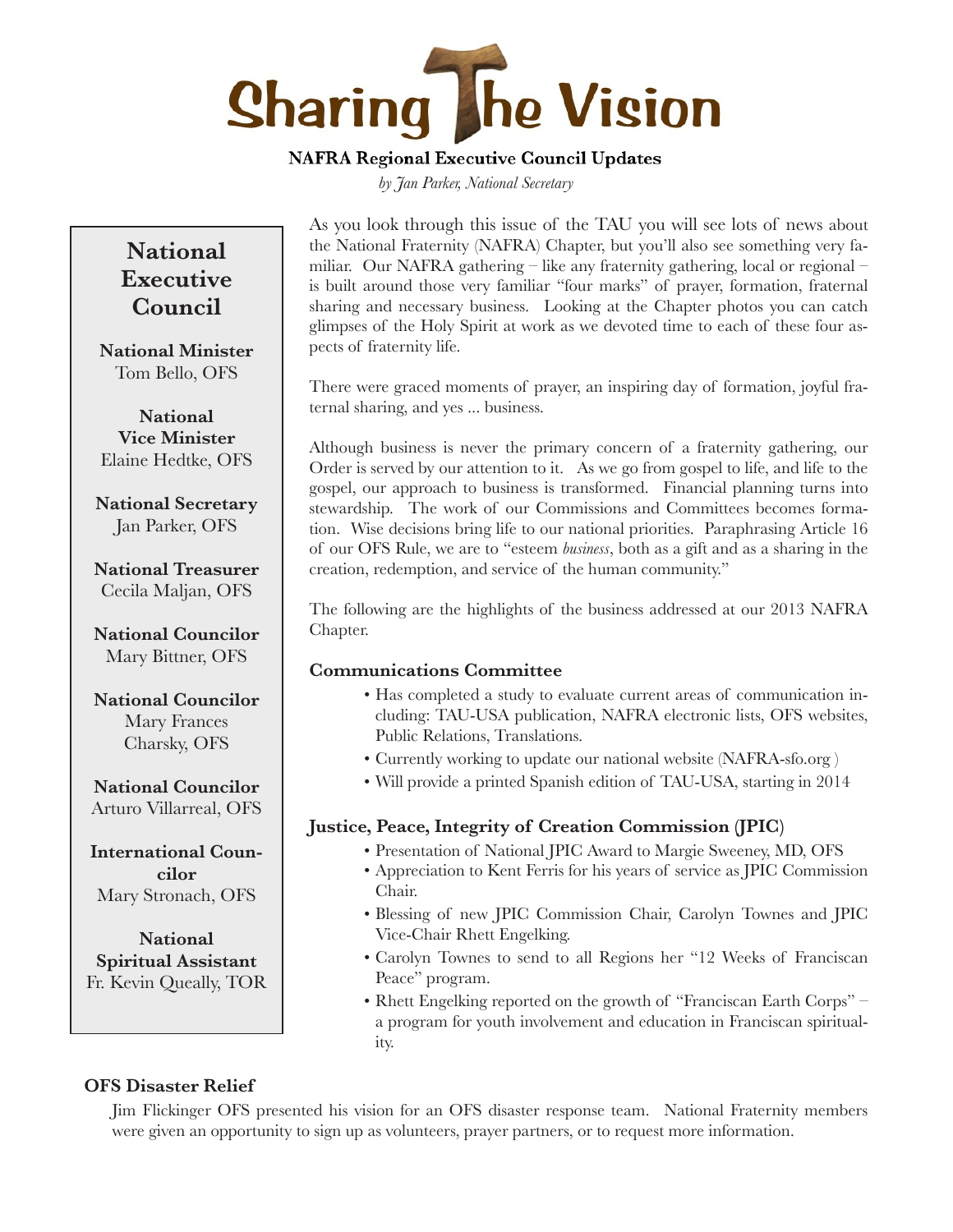#### **Youth Commission**

Youth Commission Chair, Rob Breen is working with the draft plan from the Confab to build capacity (infrastructure) for YouFra development in the USA and seeking OFS members who feel called to work with youth. Rob reported that "post-Confab" several OFS members went directly home and began working to build a YouFra in their area.

## **Development Committee**

*"Live and give. Give and live"* was the appeal to "the living" to make donations to the Donor Fund for the purposes of charitable giving, outreach and funding for OFS activities. This committee continues to promote bequests and the establishment of a future endowment fund for the OFS.

## **Conference of National Spiritual Assistants (CNSA)** *and* **Task Force on Spiritual Assistant Development**

- Providing well prepared and suitable Spiritual Assistants remains a priority of the CNSA.
- There are plans for a Secular Spiritual Assistant to be appointed to the CNSA by 2015.
- The CNSA encourages OFS Regional Fraternities to be in relationship with the Provincials and Provincial Spiritual Assistants in their Regions.
- The Task Force presented the enlightening results of the national survey on Spiritual Assistance. The complete survey and a PowerPoint summary are available upon request.
- The September 2013 CNSA meeting in Maine included a very successful one day workshop for Local and Regional Spiritual Assistants.
- The CNSA and the Task Force will jointly present on the topic of Spiritual Assistance at the July 2014 Summer Seminar in Loretto, PA.
- A workshop for Provincial and Regional Spiritual Assistants will be held September 24-25, 2014 in Marytown, Illinois.

#### **Endorsement and Continued Financial Support of the Franciscan Action Network (FAN)**

Patrick Carolan, Executive Director of FAN, reported on the progress FAN has made in the past five years, citing examples of how their work has become known and respected. The presence of FAN has raised awareness of the Franciscan charism and the entire Franciscan family. The National Fraternity voted unanimously to retain membership with FAN at the \$1.00 per professed member rate.

#### **Fair Share for Candidates**

The National Fraternity approved the following motion: With respect to contributing to NAFRA their national Fair Share, beginning in 2015 candidates will be treated in the same manner as we treat all professed. In 2015, each Region will contribute to NAFRA the same Fair Share for each candidate and professed member, based on membership as of Dec. 31, 2014. The Regions will continue to set their own Fair Share amount for professed members and candidates. *Note: Providing subscriptions to the TAU-USA for Candidates is a future NAFRA agenda item.*

## **Budget Discussion and Approval**

The National Fraternity unanimously approved a budget for 2014. A copy of the 2014 budget is available by request and will also be published in the 2014 spring issue of TAU-USA.

#### **Prison Ministry Statement**

The National Fraternity unanimously approved national guidelines for Prison Ministry for the OFS. A copy of these guidelines is available by request.